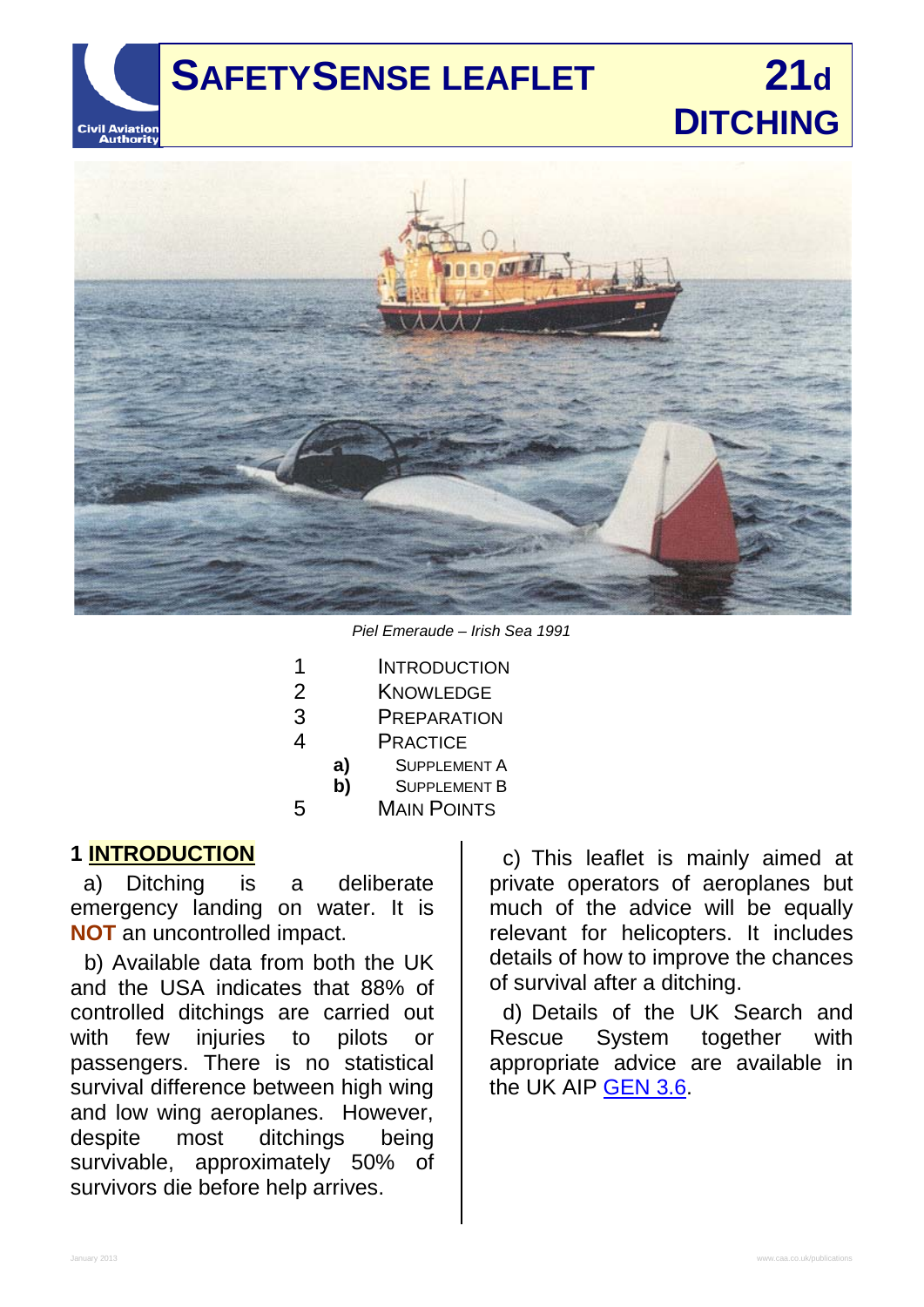# **2 KNOWLEDGE**

a) Do you know the best glide speed and how far your aircraft can glide per 1,000 ft of altitude in still air? It's in the Pilot's Operating Handbook or Flight Manual.

b) The main cause of death after ditching is drowning, usually hastened by hypothermia and/or exhaustion. It is essential to consider the reasons for this and how the risks may be minimised.

c) In many cases, the deceased persons did not have lifejackets, either worn or available to them. It is vital TO WEAR a suitable lifejacket whilst flying in a single-engined aircraft over water beyond gliding range from land.

d) Selection of the correct lifejacket is most important, since there are many different types available. Some so-called 'lifejackets' are in fact little more than buoyancy aids which are used for leisure boating and have a permanent buoyancy of about 7 kg (15 lb). This kind of 'lifejacket' will not keep an unconscious person afloat. Worse still, the inherent buoyancy may prevent a person from escaping from an inverted aircraft.

e) A proper lifejacket provides 16 kg (35 lb) of buoyancy which can be enough to keep an unconscious person afloat with the head above water. It is essential to use a lifejacket designed for constant wear since this has the ruggedness and durability to prevent tearing and other damage during normal use.

f) Many automatically inflated lifejackets, used by the sailing community, are activated when a soluble tablet becomes wet. This type is **totally unsuitable** for general aviation use as it will inflate inside a water-filled cabin, thus seriously hindering escape.

g) Airline lifejackets provided for passengers are unsuitable for GA use, because they are not durable enough for significant constant wear.



h) When worn, the lifejacket should not become entangled in the harness or belt. It should include the following (see supplement B):

- a light activated by pulling a toggle or by immersion in sea water;
- a whistle for attracting attention;
- a crotch strap to stop the lifejacket from riding up over the face;
- a spray hood or plastic face mask which can be pulled over the face and lobes of the jacket. It will reduce heat loss through the head as well as the amount of water flowing across the face; and
- high visibility colour with reflective tape.

i) Wearing a suitable lifejacket is not the end of the story. When not in use, the lifejacket must be properly stored in a dry environment and regularly serviced.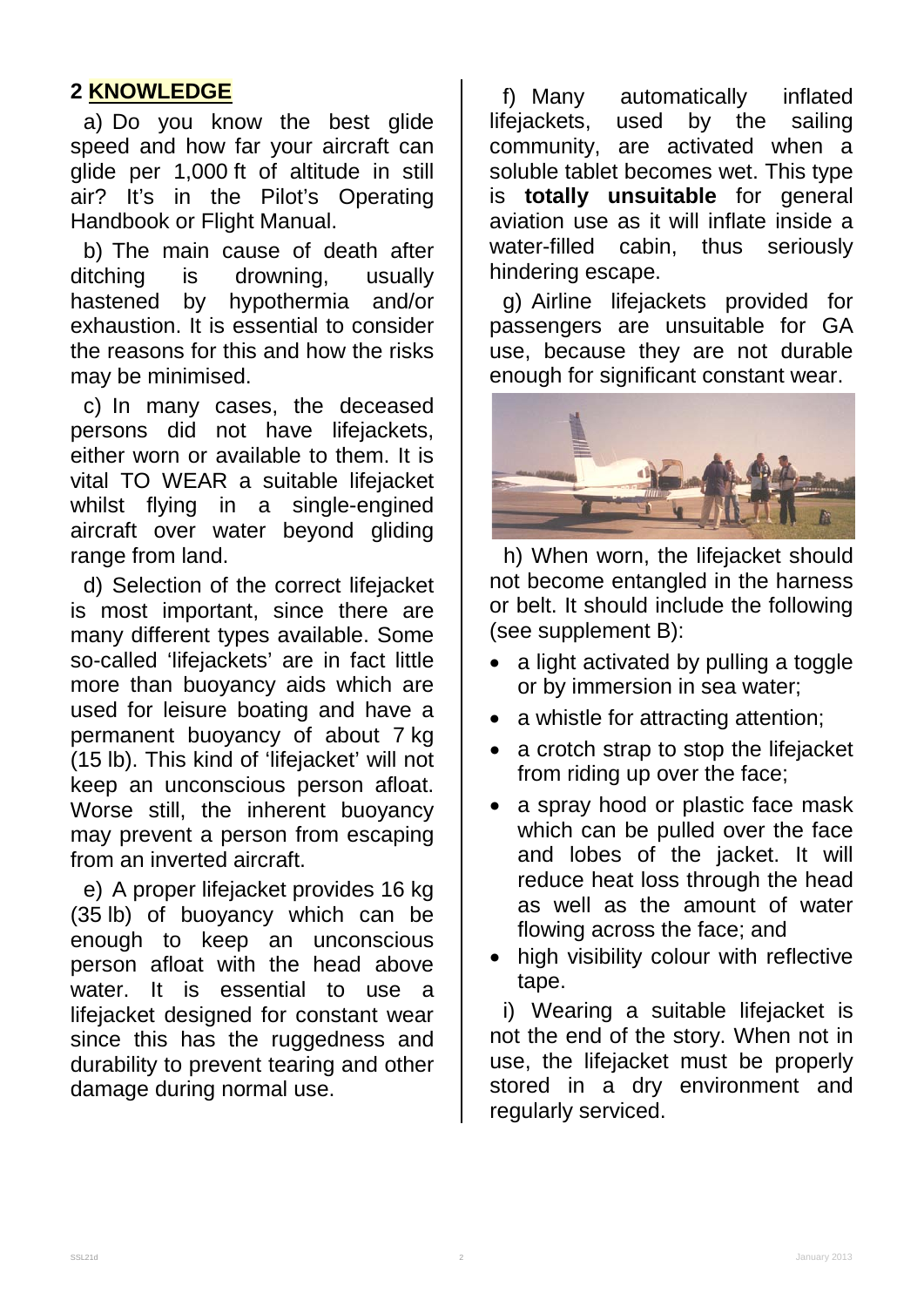j) A lifejacket should be serviced at least every year (more frequently if required by the manufacturer) by an approved servicing organisation or appropriately licensed engineer. The weight, and thus contents, of the gas cylinder will be checked, and the lifejacket itself examined for damage and leaks; and ancillary equipment inspected for serviceability.

k) Whilst properly fitted lifejackets can prevent people from drowning, none provide any protection against hypothermia.

l) Hypothermia is defined as lowering of the 'core' body temperature. In cold water, the skin and peripheral tissues cool very rapidly, but it can be 10 to 15 minutes before the temperature of the heart and brain begin to decrease. Intense shivering occurs in a body's attempt to increase its heat production and

counteract the large heat loss. Decreasing consciousness, mental confusion and the loss of the will to live occur when core body temperature falls from the normal 37°C to about 32°C. Heart failure is the usual cause of death when core body temperature falls below 30°C.

m) The temperature of the sea around British coasts is at its coldest in March, and **below 10**°**C between October and April***.* Survival times for individuals in cold water will vary greatly depending on water temperature, individual build, metabolism, fitness and the amount of clothing worn. The graph shows average survival times. Note that without a life-raft or survival suit **there is little difference between survival times in summer and winter**.

*LIKELY SURVIVAL TIME FOR A RELATIVELY THIN PERSON IN CALM WATERS WITH NO LIFERAFT*



INABILITY TO PERFORM TASKS WILL OCCUR LONG BEFORE DEATH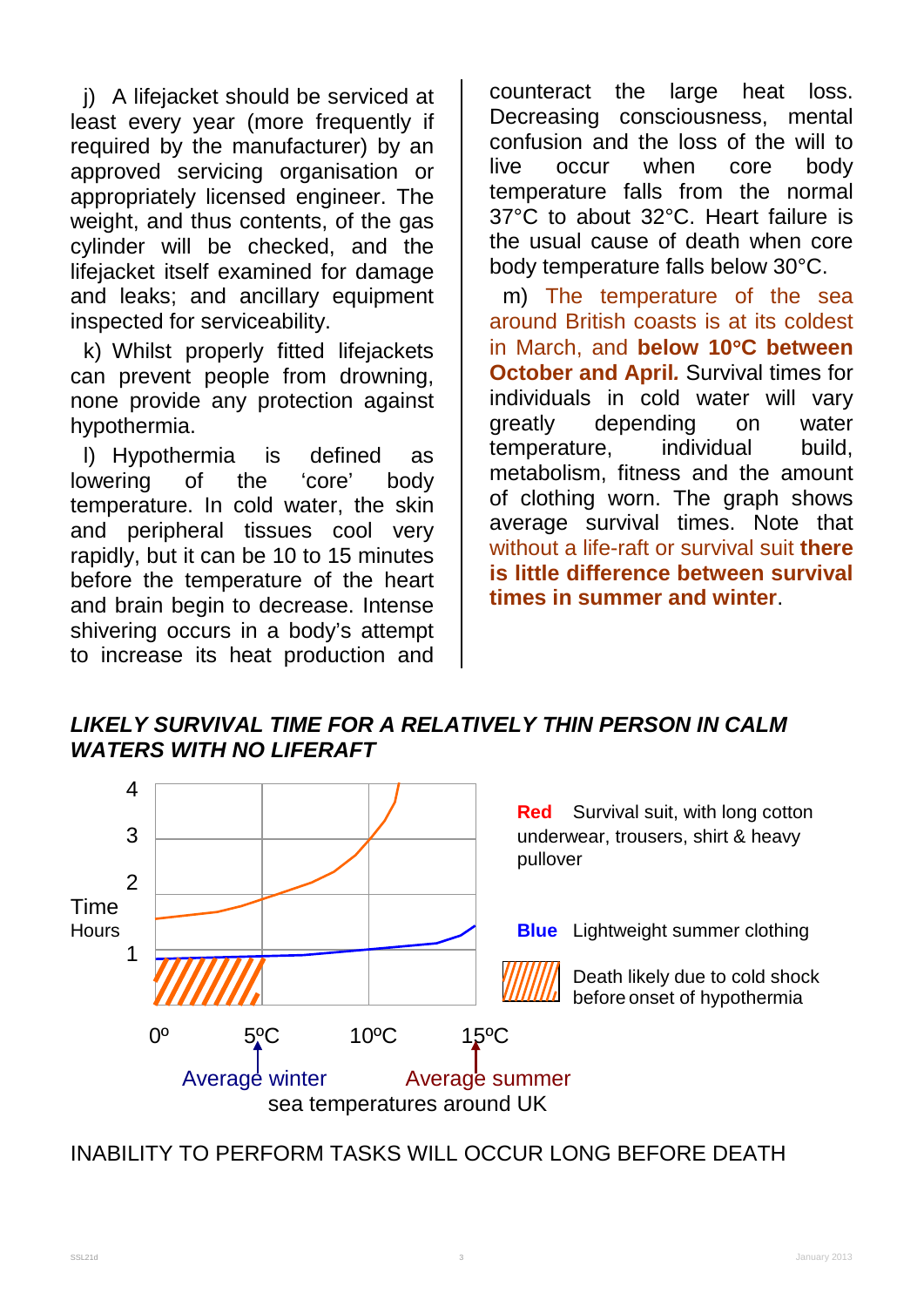n) In addition, several other responses to the shock of sudden immersion in cold water can cause death:

- heart failure is possible for those with weak circulatory systems, particularly the elderly;
- hyperventilation can increase the risk of swallowing water;
- cold makes coordinated movement difficult; and
- ability to hold one's breath is severely curtailed, perhaps to just a few seconds, thus reducing the chances of successful escape from a submerged aircraft.

The effect of shock and panic can amplify the above effects, so it is important to consider ways of reducing the risk of both cold shock and hypothermia.

o) Clearly, the ideal solution is to get out of the water by using a life-raft.



p) As with lifejackets, an aviation life-raft, with a recognised approval, is the safest option and this must also be regularly serviced and properly stored when not in use. The use of a life-raft, together with other survival tips, are detailed later in this leaflet. However, it is important to know how to use all your survival equipment.

q) A marine life-raft is **NOT** suitable for aviation use because of a significant difference in the inflation system. Any malfunction of a marine CO<sub>2</sub> cylinder will cause it to vent INTO the life-raft, inflating it, and filling the cockpit possibly causing catastrophic results. Aviation life-raft cylinders are designed to vent to atmosphere in the event of a malfunction. (Just in case, carry a pocket knife or screwdriver.)

r) If, for any reason, a life-raft is not available, the survival time in cold water can be significantly increased<br>by wearing suitable protective by wearing suitable protective clothing.

s) A survival suit specially tailored for general aviation use is most effective, and can prolong life by keeping hypothermia at bay for the longest time. Whilst some pilots may feel that this level of protection is 'over the top' for a cross-Channel flight, there have been cases where lives have been saved by the wearing of such clothing. A leak-proof suit, properly worn, can increase survival time from 3 to 10 times depending on the insulating qualities of the clothes worn underneath. Wear several layers of suitable clothing to create layers of air.

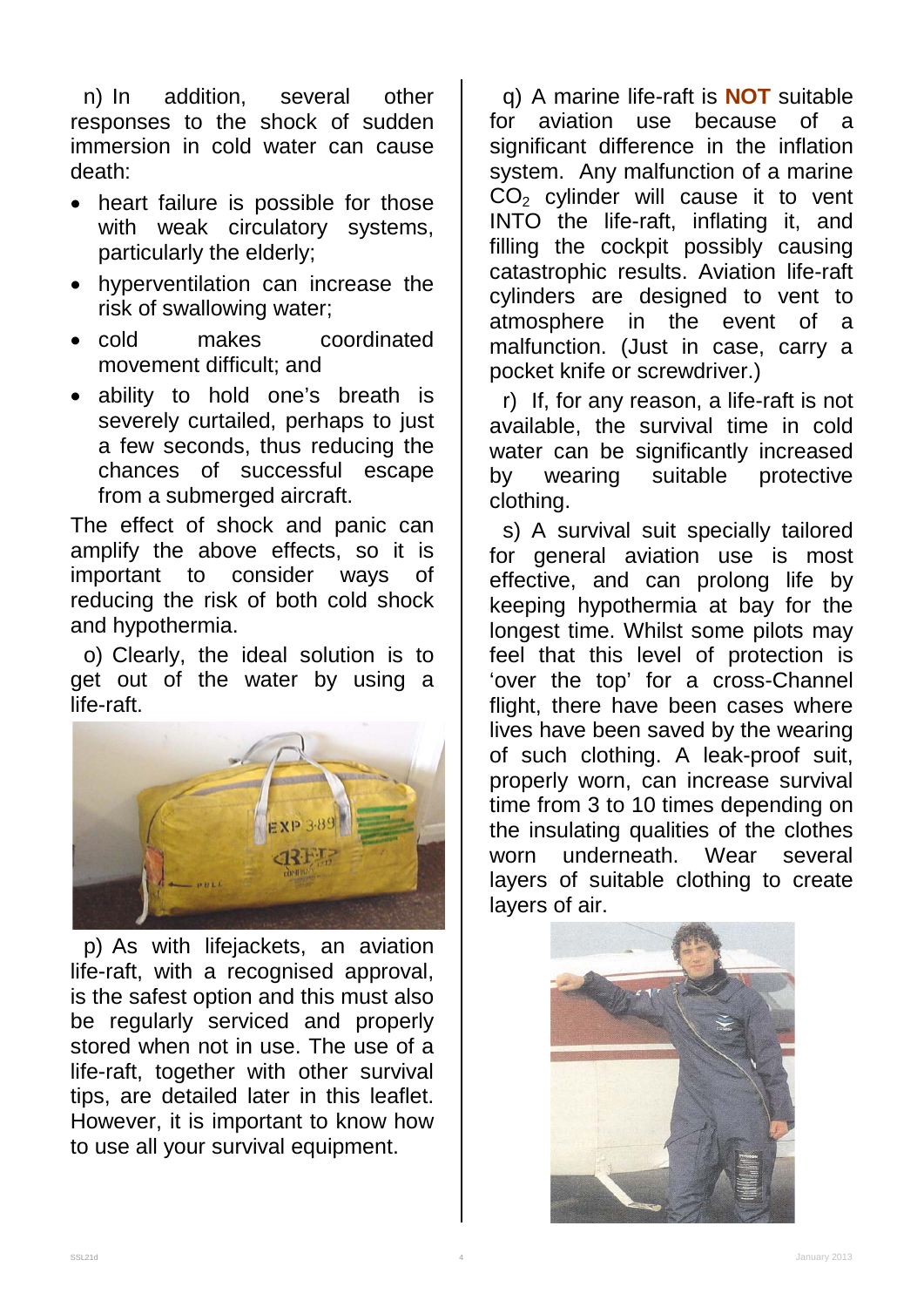t) As with all safety and survival equipment, it should be the correct type, with a recognised approval; be a comfortable fit, properly maintained and serviced; and be carefully stored when not in use.

u) If a survival suit is not used then, generally, the more layers of clothes that are worn, the longer will be the survival time. This will vary considerably depending on the type of clothing and the amount being worn. If time permits, put on as much clothing as possible, including headwear, since a very large proportion of body heat escapes through the head. Wet wool retains 50% of its insulating properties, whereas wet cotton retains only 10%. Watersport suits could also be considered.

v) An Emergency Locator Transmitter (ELT) must be of an approved type and registered with the UK Distress and Security Beacon Registry (UK DASBR) at the Falmouth MRCC (see AIC P [134/2012,](http://www.nats-uk.ead-it.com/public/index.php%3Foption=com_content&task=blogcategory&id=161&Itemid=58.html) where a registration form can be found). A Personal Locator Beacon (PLB) is a portable radio transmitter which will greatly assist in locating you after ditching. It should be able to float, and have COSPAS/SARSAT certification. As with a portable ELT(S), the modern generation PLBs operate on 406– 406.1 MHz, and must also be registered with the UK DASBR. Older versions operating on 121.5 MHz are still available, but their signals will not be processed by satellite. Those incorporating GPS automatically transmit position information, reducing the time taken in search and rescue.



w) The 406 MHz signals can be<br>eceived by orbiting and received by orbiting and geostationary satellites carrying COSPAS/SARSAT equipment. These relay alerts to the Aeronautical Rescue Co-ordination Centres. The time between activation and alerting the RCC should be a matter of minutes, but identifying a position without a GPS input will take longer.

x) 121.5 MHz (or in some cases 243.0 MHz) transmissions from an activated PLB or ELT(S) are used to 'home' rescue services to you. A 406 MHz PLB and ELT(S) sends this additional signal simultaneously.

y) Pilots should attempt to transmit an initial distress call on a conventional communications radio BEFORE ditching to alert the RCC.

z) Some PLBs are designed to float in the water with the transmitting aerial pointing upwards – the aerial's optimum transmitting position. Most PLBs have a self-test facility. Users **MUST NOT** test the activation mechanism – this must only be done in accordance with the manufacturer's maintenance instructions.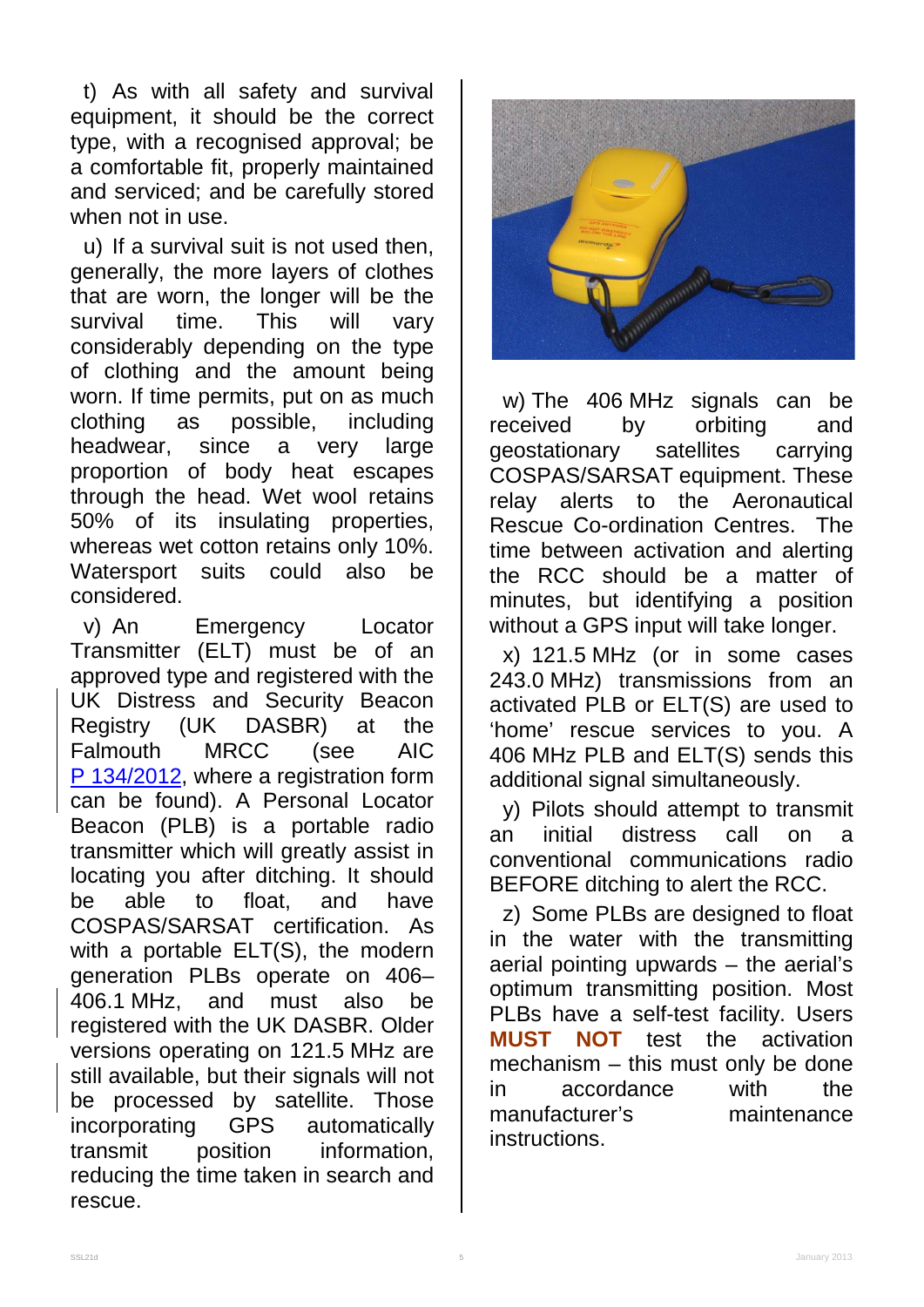#### **3 PREPARATION**

a) Many ditchings and subsequent<br>rownings could have been drownings could have been prevented by careful planning and preparation.



b) Those who frequently fly over-water should consider attending a survival course. Here, in a non-threatening environment, you will be taught the correct operation of lifejackets, methods of getting into life-rafts and the problems which might be encountered after a ditching.



c) Some specialist companies arrange sessions in swimming pools with wave machines whilst others have light aircraft structures which can be used as 'dunkers' to practise underwater escapes.

d) On the day of the flight, obtaining and correctly interpreting the weather forecast is vital. Whilst the weather might be pleasant on one side of the Channel, it may be very different on the other side. It would be no fun to leave English shores in CAVOK, only to struggle against unexpected headwinds, or find sea fog or lowering cloudbases resulting from warm air over the cold sea - any of which could force you to return.

e) Use forecast wind to ensure that enough fuel is onboard for the flight, **plus any diversions**, which may include a return from overhead the destination or else to a suitable alternative airfield. In many accidents and some ditchings, the reason for engine stoppage has proved to be fuel exhaustion.

f) Thorough pre-flight inspection of the aircraft is essential, including double-checking that fuel and oil levels are satisfactory.

g) A four-person life-raft can weigh as much as 15 kg (35 lb) and is a significant extra load. Take care to determine the total weight and centre of gravity position and take these into account (*see SafetySense leaflet [9](http://www.caa.co.uk/safetysenseleaflet09) – Aircraft weight and balance*).

h) Pilots must review any recommended procedures contained in the Aircraft Flight Manual or Pilot's Operating Handbooks for both a power-on and a power-off ditching.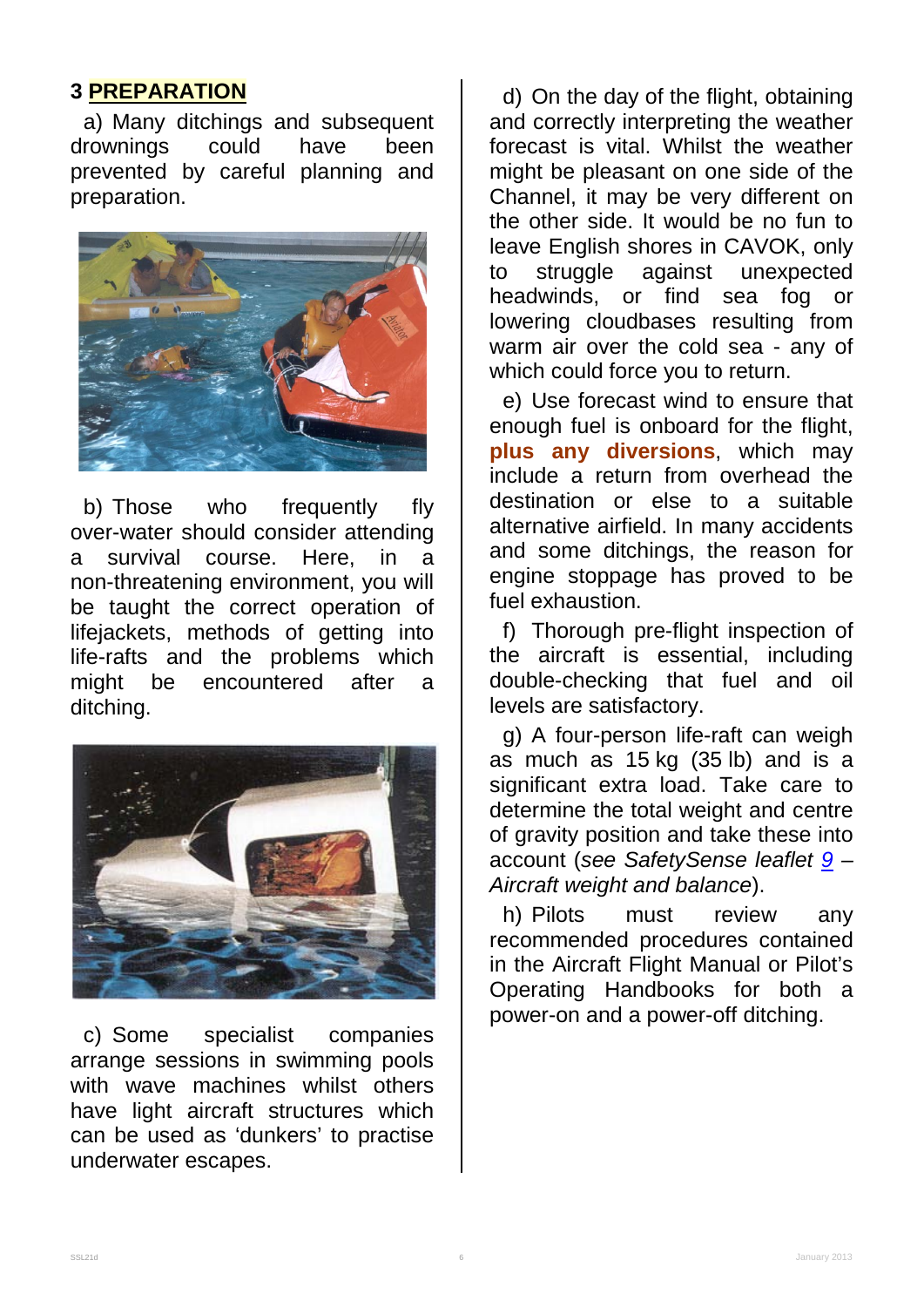i) The law requires that, as commander of the aircraft, you **MUST** survival equipment appropriate to the flight. You must also brief the passengers on the emergency escape features of the aircraft, operation of the seats, seatbelts etc. On a flight across water in a single-engined aircraft, this briefing should be extended to ensure that each passenger knows how to operate the lifejacket they should be wearing. Brief the passengers on the contents and the features found on the lifejacket, including how to inflate it if the bottle fails.

j) Before boarding the aircraft, brief the passengers carefully:

- on the location of the life-raft;
- on the order in which people should vacate the aircraft in the event of a ditching and who will be responsible for taking the life-raft with them;
- that lifejackets must **not** be inflated until clear of the aircraft and that the instructions normally state 'pull the toggle' to inflate;
- to remove headsets and glasses and to stow glasses on their person prior to touchdown;
- to tighten seat straps/harnesses prior to touchdown on the water. Rear-seat passengers should assume a braced position; and
- by indicating reference points on the aircraft's internal structure that they should reach for when exiting the aircraft as well as any features which might impede exit.



k) The life-raft must be **SECURED** in an accessible position. If flying alone, place the life-raft on the front passenger seat and secure it with the harness. Check it will not interfere with the controls, look-out or exit.

l) Many pilots carry a hand-held VHF radio and/or mobile phone; put them in a sealed plastic bag along with any hand-held GPS in order to keep them dry. Consider including a copy of this leaflet. A waterproof torch, or better still a portable waterproof strobe, could also be useful. Make sure that the bag is accessible in the event of a ditching.

m)Once airborne, particularly over the sea, it is prudent to fly as high as can be safely and legally flown. This will give better radio reception and more time between the onset of a problem and ditching. Consider a high-level longer crossing compared with a short one at low level.

n) Before crossing the coast, carry out a particularly careful cruise check (FREDA check) to ensure that everything is normal.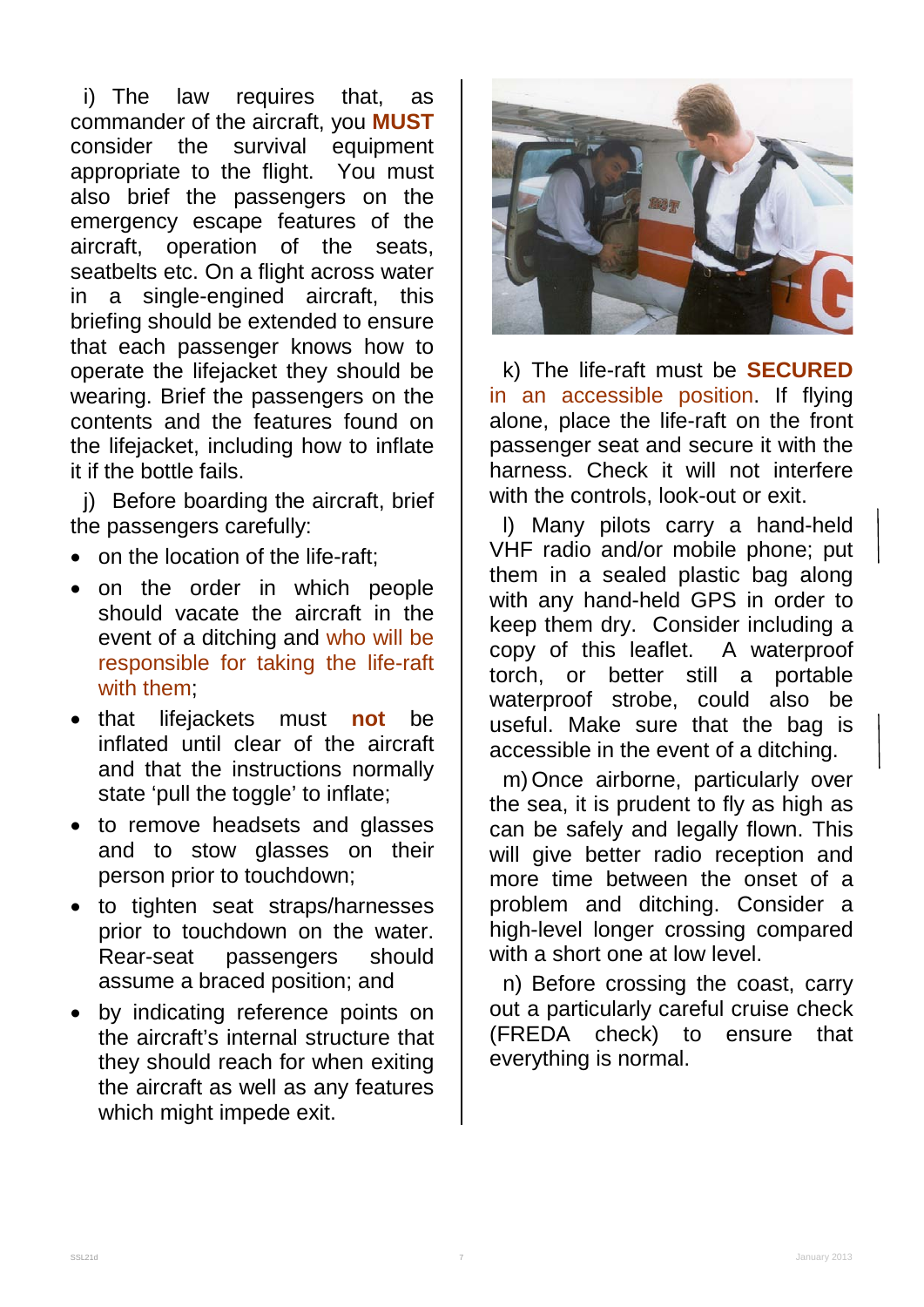# **4 PRACTICE**

#### **4.1 Ditching**

a) The worst has happened – you are unable to maintain height and a ditching appears likely. If you are flying a twin-engined aircraft and one engine stops, everyone should put on a lifejacket. Make a PAN call.

b) Immediately adjust the airspeed for the best glide speed and, taking into account the wind direction, either aim towards the nearest coast or towards shipping. Remember that a medium-size vessel is the best choice to ditch near, since a large ship may take many miles to slow down. In any event, avoid landing immediately in front; landing alongside and slightly ahead is better.

c) At this stage, transmit a MAYDAY call, using the frequency you are working or the emergency frequency of 121.5 MHz. If fitted, immediately select transponder code

to 7700, unless you are already using an allocated code. Transmit the best position fix that you can, this may be by means of VOR, DME or GPS or even your estimate in relation to the coastline. **Make this as accurate as you can**.

d) Check immediately for any problem which can be dealt with by vital actions such as: selecting carburettor heat, change of fuel tank, use of the electric fuel pump, etc.

#### **ABOVE ALL, THROUGHOUT, FLY THE AIRCRAFT.**

e) Conventional wisdom is that the swell direction is more important than wind direction when planning a ditching. By the time you are down to 2,000 ft, the swell should be apparent and your aim should be to touchdown parallel to the line of the swell, attempting, if possible, to land along the crest. The table below describes sea states.

| <b>Wind Speed</b> | <b>Appearance of Sea</b>                                           | <b>Effect on Ditching</b>                                                                            |
|-------------------|--------------------------------------------------------------------|------------------------------------------------------------------------------------------------------|
| 0-6 knots         | Glassy calm to small                                               | Height very difficult to judge above                                                                 |
| (Beaufort 0-2)    | ripples.                                                           | surface. Ditch parallel to swell.                                                                    |
| 7-10 knots        | Small waves; few if                                                | Ditch parallel to swell.                                                                             |
| (Beaufort 3)      | any white caps.                                                    |                                                                                                      |
| 11-21 knots       | Larger waves with                                                  | Use headwind component, but still                                                                    |
| (Beaufort 4-5)    | many white caps.                                                   | ditch along general line of swell.                                                                   |
| 22-33 knots       | Medium - large waves,                                              | Ditch into wind on crest or                                                                          |
| (Beaufort 6-7)    | some foam crests,                                                  | downslope of swell.                                                                                  |
|                   | numerous white caps.                                               |                                                                                                      |
| 34 knots & above  | Large waves, streaks<br>of foam, wave crests<br>forming spindrift. | Ditch into wind on crest or<br>downslope of swell. Avoid at all<br>costs ditching into the face of a |
| (Beaufort 8+)     |                                                                    |                                                                                                      |
|                   |                                                                    |                                                                                                      |
|                   |                                                                    | rising swell.                                                                                        |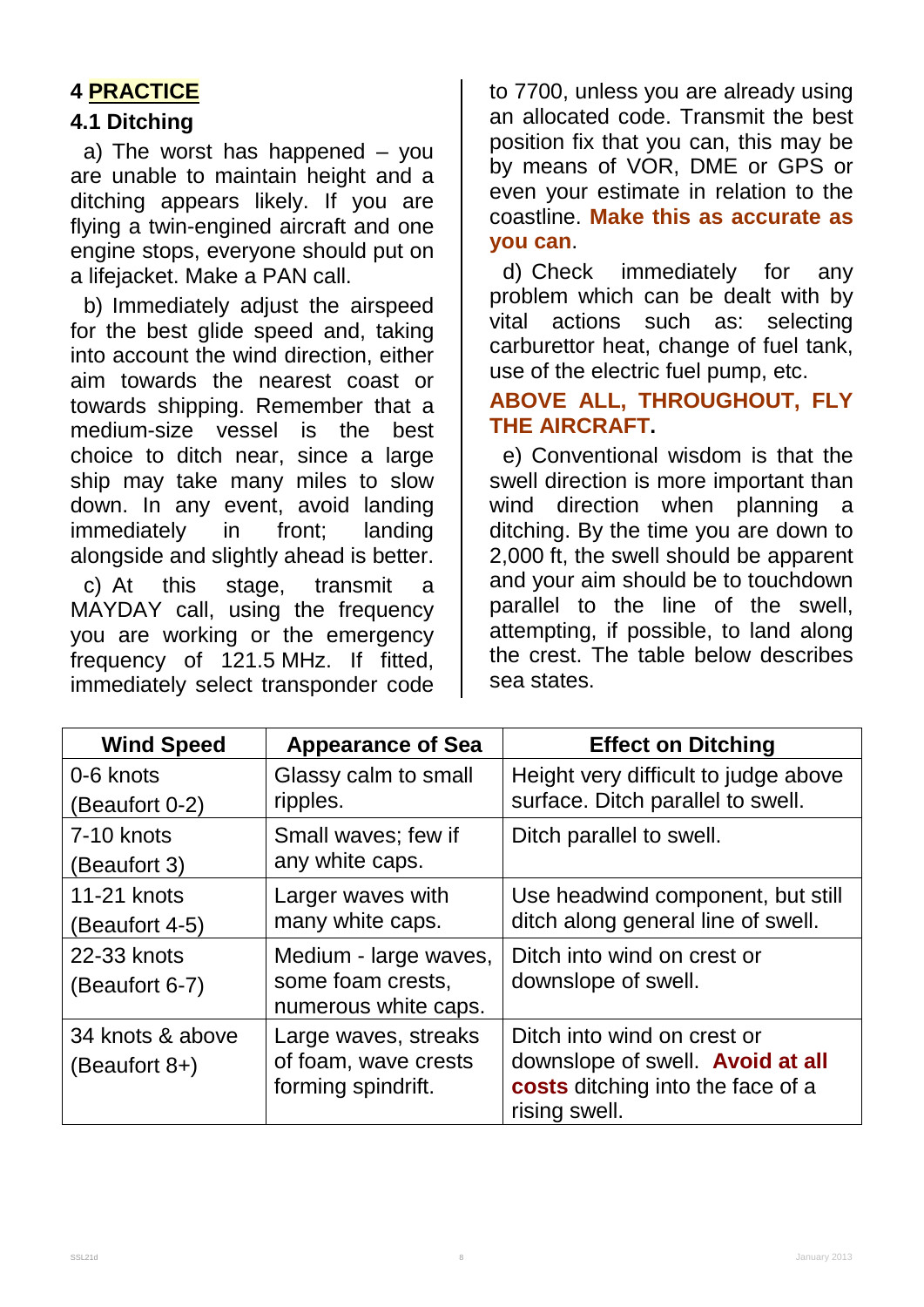f) If you can see spray and spume on the surface, then the surface wind is strong. In this case it is probably better to plan to land into wind, rather than along the swell. Winds of 35 to 40 kt are generally associated with spray blowing like steam across waves and in these cases the waves could be 10 ft or more in height. Aim for the crest again or, failing that, into the downslope.

g) The force of impact can be high so ditch as slowly as possible whilst maintaining control.

h) Retractable gear aircraft should be ditched with the gear retracted (beware of automatic lowering systems). The Flight Manual/Pilot's Operating Handbook may provide suitable advice. Consider unlatching the door(s).

i) Hold the aircraft off the water so as to land taildown at the lowest possible forward speed, but do not stall into the water from a height of several feet.

j) There will often be one or two minor touches, 'skips', before the main impact with the water. This main impact will usually result in considerable deceleration with the nose bobbing downwards and water rushing over the cowling and windshield. It may even smash the windshield – leading you to think that the aircraft has submerged.

k) With a high-wing aircraft, it may be necessary to wait until the cabin has filled with water before it is possible to open the doors. A determined push or kick on the windows may remove them.

l) The shock of cold water may adversely affect everyone's actions and this is why a proper pre-flight passenger briefing which emphasises reference points and the agreed order in which to vacate the aircraft is vital. Do **NOT** inflate lifejackets inside the aircraft, inflate them as soon as you are outside. The natural buoyancy of the un-inflated life-raft may make it hard to manoeuvre it out of a sinking aircraft.

m) Consider leaving the master switch and the anti-collision beacon or strobes on. If the aircraft floats for a while or sinks in shallow water, the lights may continue operating and provide a further sign of your position. Exit the aircraft as calmly, but as swiftly, as possible. If it is afloat after the passengers are clear, provided you don't put yourself in danger, deploy loose items that could float on the surface and help rescuers spot you, e.g. blankets, overnight bags, seat cushions. Take the first aid kit and plastic bag with PLB, GPS, hand-held radio, phone etc. with you.

#### **4.2 The Life-raft**

a) Before inflating the life-raft, it should be tied to someone holding firmly onto the aircraft, so that it doesn't blow away. (It will float even before it is inflated.) Do **NOT** attach it to the sinking aircraft. The lifejacket harness or belt would be a good attachment point. If possible, inflate the life-raft on the downwind side so that it is not blown against the aircraft and damaged. (A pocket knife to cut the cord would be easier than trying to undo a wet knot.) If necessary, it may be easier to turn the raft upright if you are able to stand on the wing.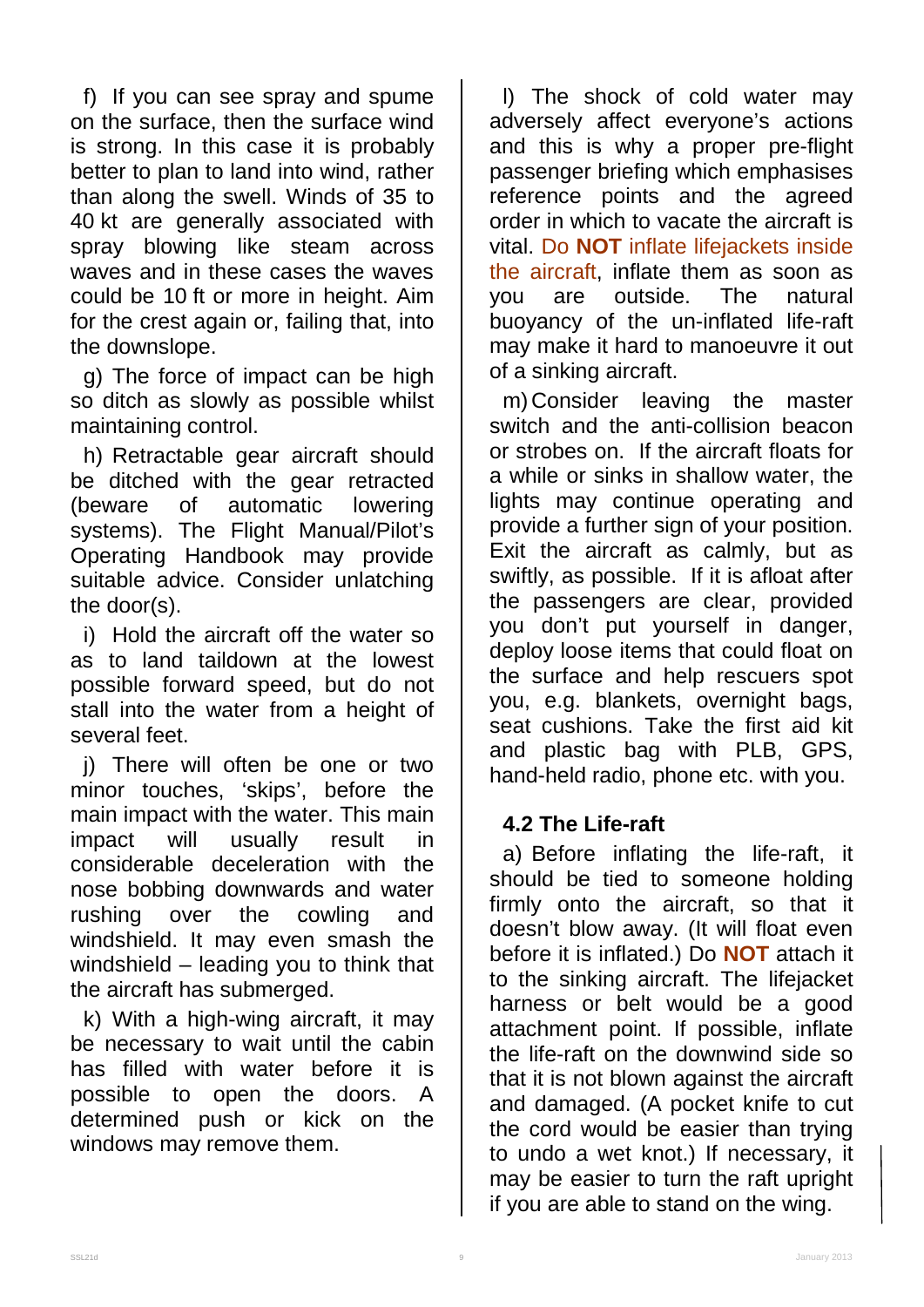b) Should the life-raft need to be turned upright while you are in the water, get downwind of it and rotate it so that the inflation cylinder is towards you. The weight of the cylinder and the wind will help turn it over. Avoid getting tangled in the attaching cord.

c) If possible, get into the life-raft from the wing, or lower yourself gently into the water to keep your head dry. Remove high-heeled shoes and **do not** leap or jump into the life-raft as this may damage it. If you have to enter the water first, hold the bottom of your lifejacket with one hand and place the other hand over your mouth and nose.

d) Climb into the life-raft. If anyone is in the water and injured or cannot climb aboard, position their back towards the entrance. Two people should then hold the person under the armpits (not by the arms) while any others balance the life-raft by sitting at the far end. Push the person initially down into the water, then give a good pull as the buoyancy from the lifejacket pushes the person back up again. Warn them first!

e) Once everyone is aboard the life-raft, inflate the floor, trail the sea anchor as soon as possible, and erect the canopy to prevent wind chill hypothermia affecting wet bodies. **PROTECTION is the key to survival**. Get all the water out using the bailer and mop up with a sponge or spare item of clothing. If necessary, fully inflate the buoyancy chambers. All should be firm, but not rock hard.

f) Ensure that at least one person is tied to the life-raft just in case a large wave should overturn it; then it should be possible to get back into it and help the others aboard.

g) To avoid vomiting, ensure that everyone takes a sea sickness pill straight away  $-$  do not wait for the onset of sickness. The smell inside the life-raft and the loss of visual references will increase the risk of sickness. (Vomiting causes serious fluid loss.) Sea sickness pills are normally found in a pouch inside the life-raft. You can survive around the UK without water for over four days. **NEVER** drink sea water.

h) Once the canopy is erected, you will have PROTECTION. Wring out your clothes as much as possible and, if you have anything suitable, insulate the floor.

i) Even on a warm day, keep the cover up to provide protection from the sun.

j) Treat any injuries and administer first aid. It will have been a traumatic experience; some survivors may be suffering from shock, which can affect mental processes.

k) The second element of survival is **LOCATION**, so switch on your PLB. Rig it as high as possible with the aerial vertical. DO NOT leave it lying on the floor. If a hand-held radio is available, make sure it is ON and working. Selecting 121.5 MHz will confirm that your PLB homer is working, and a Mayday call may be heard by an overflying aircraft. A GPS position will assist rescuers. If close to shore, you could try making contact on a mobile phone. The UK D&D number is 01489 612406, but if in UK waters it may be easier to call 999 and ask for "Coastguard". Text messages may reduce battery consumption and give greater range.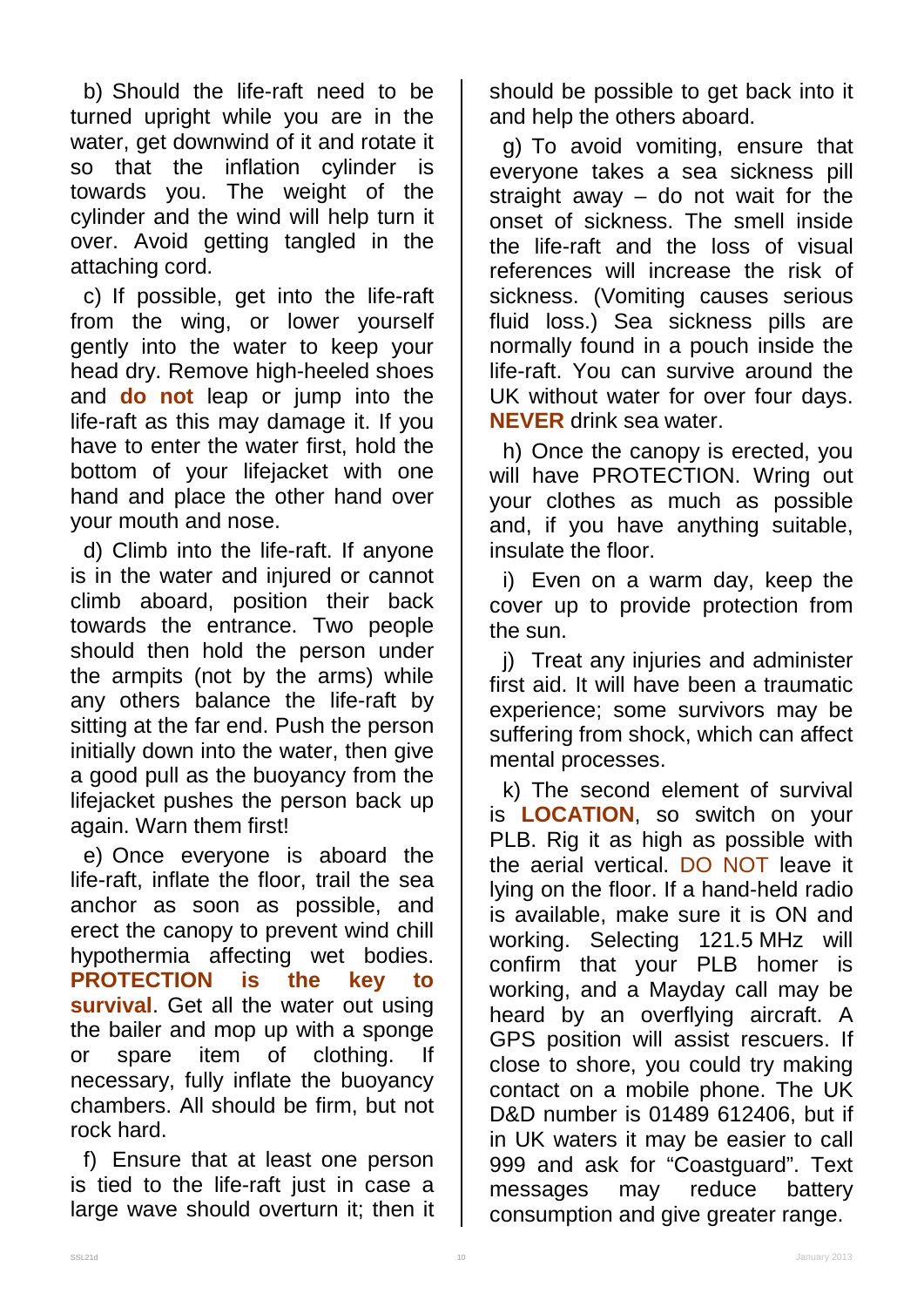l) Use any other signalling equipment which might be available. However, with pyrotechnics do read the instructions first and check, then check again since some are double-ended. (It would be disastrous if you thought you were about to set off a smoke signal only to discover a white hot magnesium flare burning inside the life-raft!)



m) Take turns to keep watch and only use flares or smoke signals when you are sure somebody will see them, not, for instance, as a search aircraft is flying away from you. Flares should be held at arm's length, outside and pointing away from the life-raft as they often drop hot deposits. If you have any gloves or other protection, wear them when using pyrotechnics. Sweep the horizon with the heliograph (mirror) at any time when the sun is shining. Any marker dye will normally last around three hours in the vicinity of the life-raft, so make an intelligent guess as to when to use it  $-$  normally once a search aircraft is seen. Any light, even the backlight of a mobile phone, can be seen a long way at night through night vision devices routinely used by rescue teams, but extinguish strobes and other bright lights when certain you have been found.

#### **4.3 No Life-raft**

a) If you do not have a life-raft, but have to survive in the water with only a lifejacket, then this is a life-threatening situation. However**, do NOT give up hope; the will to survive is the most powerful force to prolong life**.

b) The sea is cold. UK waters only reach 15°C even in summer and are below 10°C from October to April. If you are not wearing an immersion suit; then it is **ESSENTIAL** that you and any other survivors immediately adopt the following measures in order to conserve body heat:

- The cold will cause you to lose the use of your hands very quickly, so perform any manual tasks straightaway while you are still able and if possible tie yourselves together.
- Ideally tie the PLB onto the lifejacket. Try to keep the aerial vertical.
- Do NOT swim in an attempt to keep warm. The heat generated due to more blood circulation in the arms, legs and skin will just be transferred to the cold water.
- Generally, don't attempt to swim to the shore unless the distance is say less than 1 km and you are a strong swimmer.
- The main aim is to conserve heat. The most critical areas of the body for heat loss are the head, sides of the chest and the groin region. If the lifejacket has one, cover your head with the spray hood.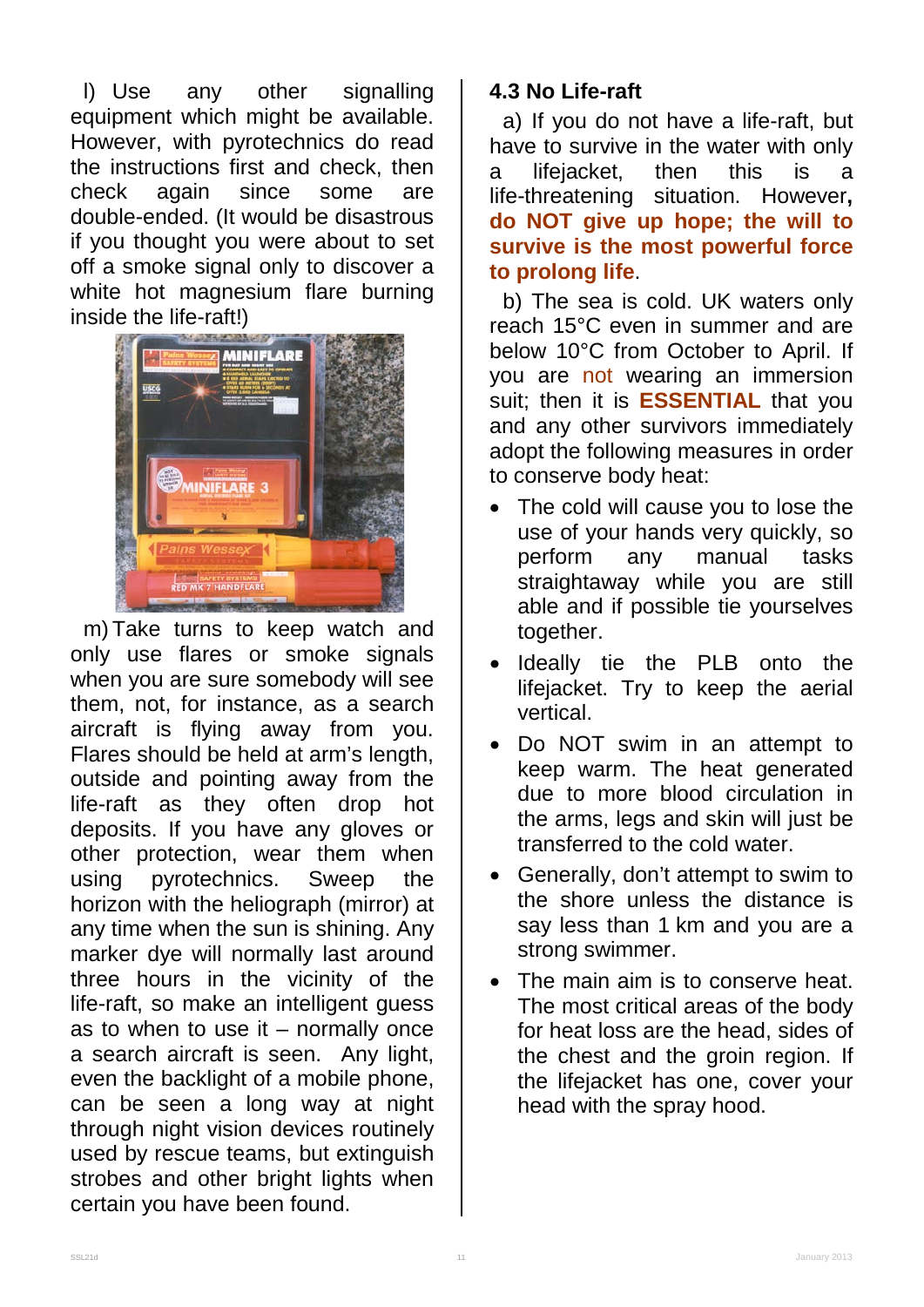

c) If there is a group of survivors, tie yourselves together and huddle with the sides of your chests and lower bodies pressed together. If there are children, sandwich them within the middle of the group for extra protection.

d) A lone survivor should adopt the 'HELP' position (this is the Heat Escaping Lessening Posture). The use of this position significantly increases survival times.



• Hold the inner sides of your arms in contact with the side of the chest. Hold your thighs together and raise them slightly to protect the groin region.

e) A single floating person is very difficult to see from the air. When a search aircraft is close enough to be able to see you, signal using your heliograph (mirror). If this is not available, sparkling light reflected by splashing water with your arms may attract attention.

f) To attract the attention of surface vessels, use the whistle attached to the jacket; shouting is much less effective and more exhausting to the survivor.

#### **4.4 No Lifejacket or Life-raft**

a) This is a very life-threatening situation; however, again **DO NOT give up hope**.

b) Use anything from the aircraft such as seat cushions, plastic boxes or pieces of polystyrene that will help you stay afloat.

c) If all else fails an inflated plastic bag or wet shirt are better than nothing.

d) Follow the advice of earlier paragraphs.

#### **4.5 The Rescue**



a) If survival equipment is dropped to you, it may consist of two attached packs, get into the raft and investigate the equipment in the other pack.

b) When help arrives, whether it is a boat or helicopter, stop signalling and wait for instructions from the rescuer. DO NOT:

- attempt to stand up; or
- try doing things on your own initiative.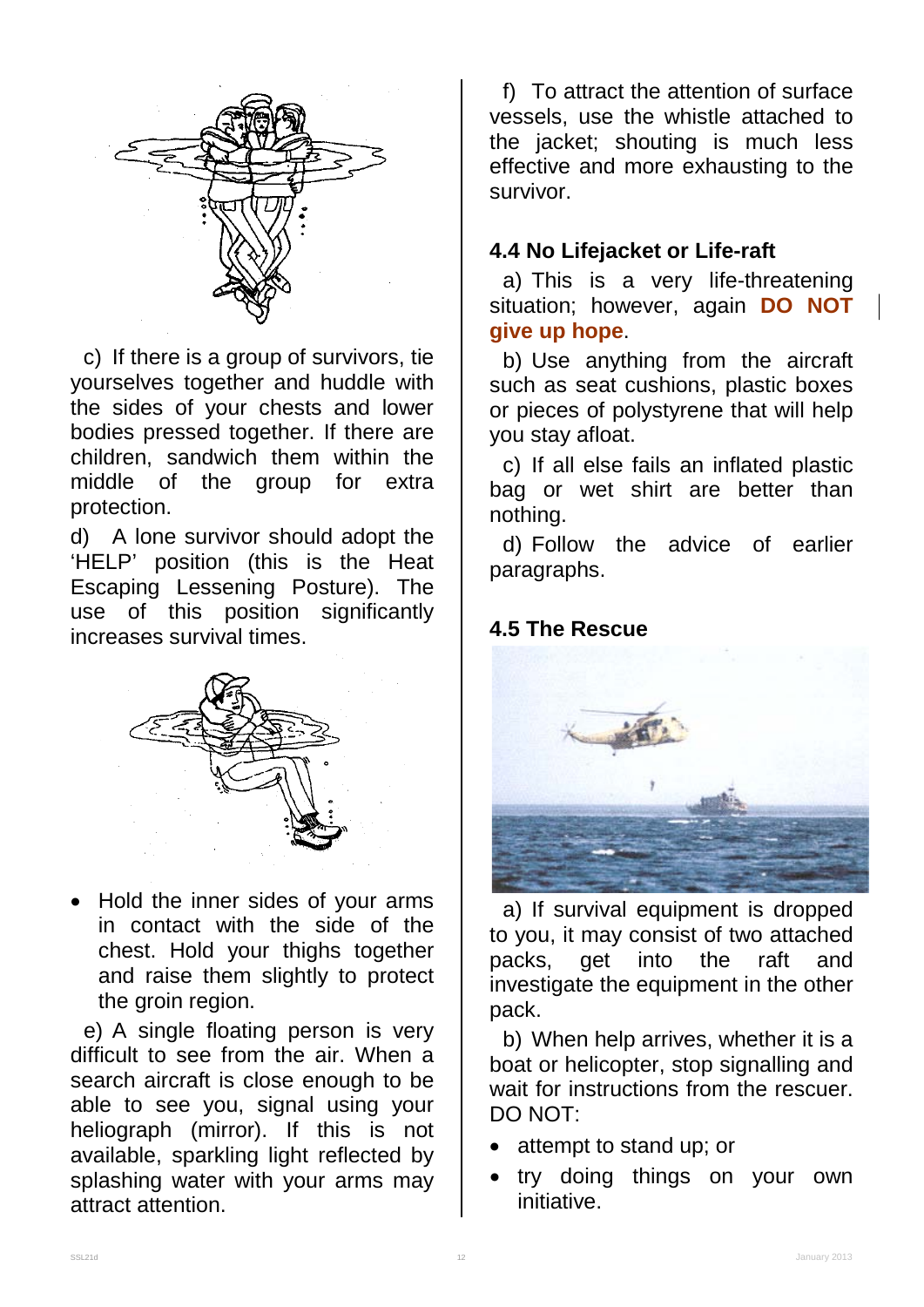c) If a helicopter is making the rescue, wait for the winch man to tell you what to do; do not reach out and grab the cable.

d) The winch man will most likely use a strop and carry out a double lift, i.e. go up with the survivor. When the strop is secure, the survivor should put both hands by his side, or better still hold hands behind his back. Many people try to hold on to the cable on the way up. This is unnecessary and could be dangerous as it increases the risk of falling out of the strop. Equally, on approaching the door sill, don't grab at the helicopter or try to help yourself in, the crew are much better at this than you!

e) Once in the helicopter, your inflated lifejacket is a hazard. You will either be asked to deflate it, or you will be given a new jacket by the crew.

f) In most cases, the rescue services will deflate the life-raft after rescuing you and take it away. It is neither practical nor safe to try to recover it intact and leaving it afloat may result in a false alarm.

g) Once safely on board a rescuing boat or helicopter, de-activate your PLB.

h) There is further information on SAR in the UK AIP [GEN 3.6](http://www.nats-uk.ead-it.com/public/index.php%3Foption=com_content&task=blogcategory&id=3&Itemid=10.html) 'Search and Rescue'.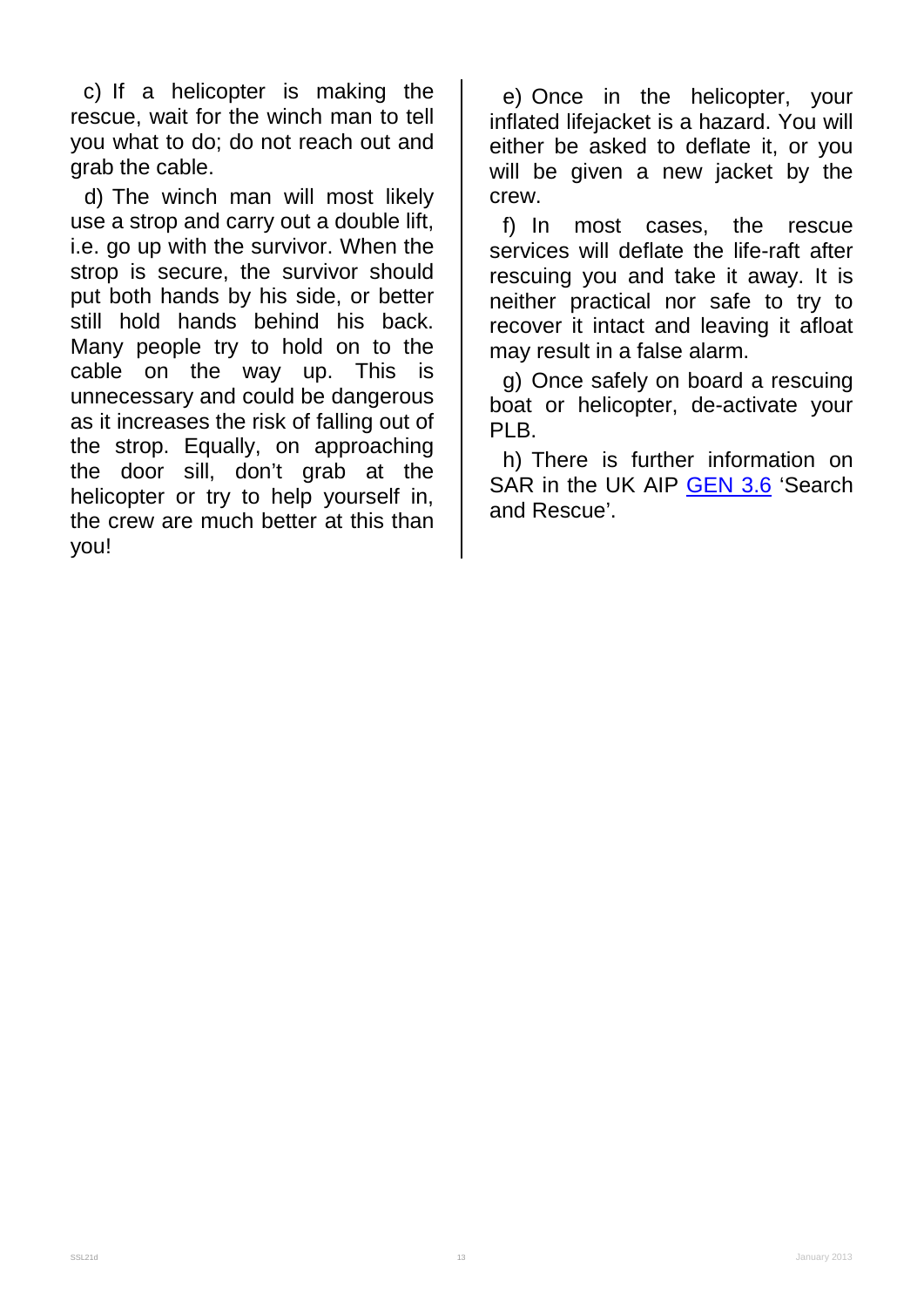# **Supplement A**

### **SUITABLE LIFEJACKETS**

- CAA-Approved equipment is only required for Public Transport aircraft use and (with the exception of that designed for North Sea helicopter operations) is NOT intended for constant wear. (Note: when serviced approximately 50% of airline-style lifejackets used for GA purposes are found to be defective, versus less than 25% of the constant-wear jackets.) Thus, on non-Public Transport flights it is up to you what to wear since not all lifejackets designed for constant wear are CAA Approved. (See Supplement B.)
- There are lifejackets available that are 'Approved' to US or to European Community Standards - some are designed to meet marine criteria.
- It is thus impossible to provide specific details on which are likely to be satisfactory. The subject should be discussed with manufacturers, stockists and maintainers.
- When choosing a lifejacket it will need to be a compromise of:
	- o comfort when worn;
	- o convenience yet avoiding it becoming entangled in seat belt/harness;
	- o price; and
	- o durability.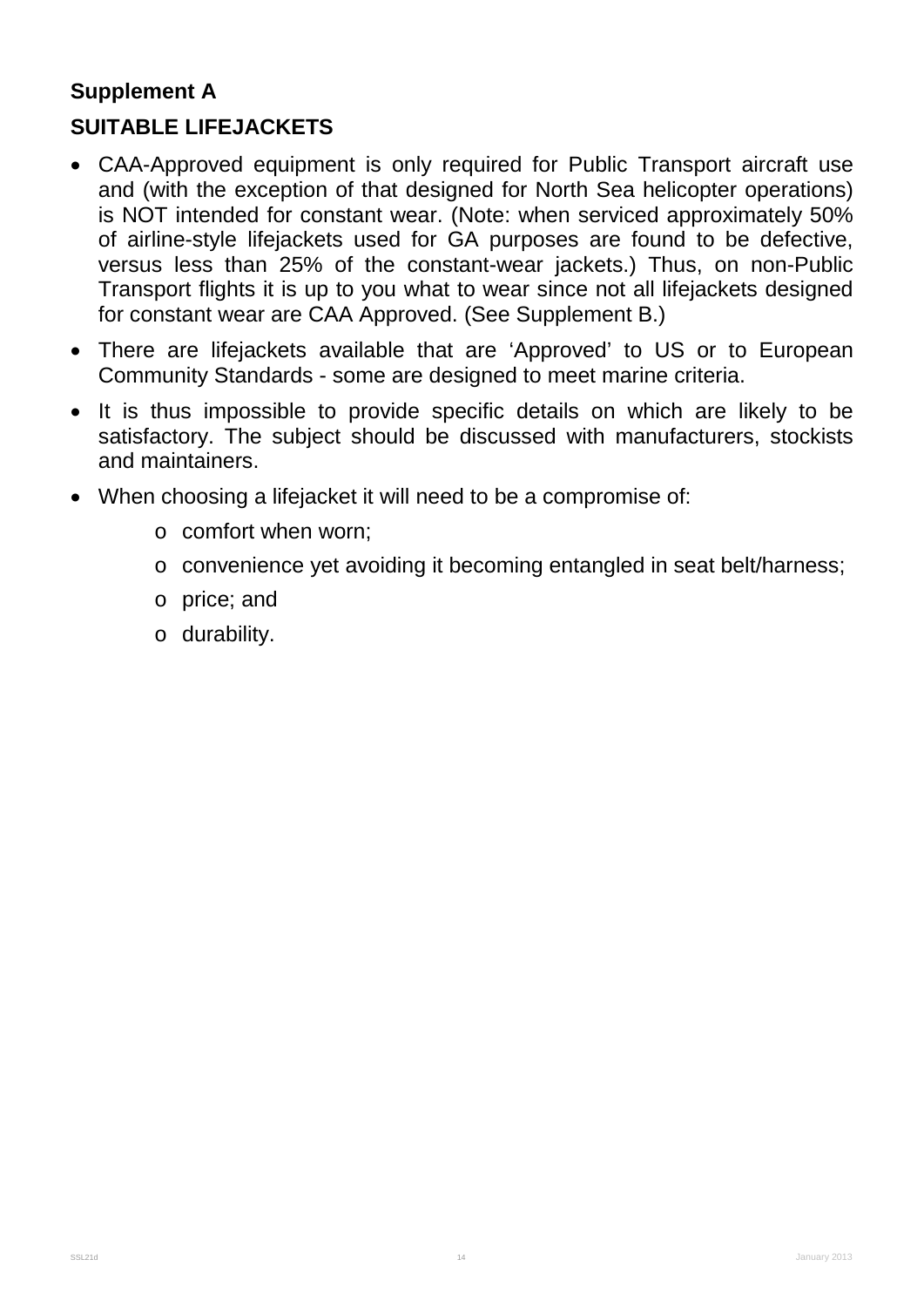#### **CAA-APPROVED COMPANIES WHICH SERVICE LIFEJACKETS AND LIFE-RAFTS**

\*Aviation Engineering & Maintenance Ltd Seaweather Aviation Services Ltd<br>Stansted Division Stansted Division Stansted Airport **Dartford Benefits and Stansted Airport** Channel Channel Dartford Benefits and Dartford Benefit<br>
Benefits and Dartford Benefits and Dartford Benefits and Dartford Benefits and Dartford Benefits and Dartfor Stansted Kent<br>
Essex CM24 1RB<br>
Essex CM24 1RB Essex CM24 1RB DA2 6FF Tel: 01279 680030 ext 200 Tel: 01322 275513 Fax: 01279 680395

Bristow Helicopters Ltd<br>
Safety Equipment Section<br>
13 & 25 Olympic B Aberdeen Airport **Paycockers**<br>
Discreen Paycockers<br>
Discreen Paycockers<br>
Pasildon Dyce Basildon Basildon Basildon Aberdeen AB2 0ES Essex SS14 3EX Fax: 01224 770120 Fax: 01268 281009

625 Princes Road<br>Dartford

13 & 25 Olympic Business Centre<br>Paycocke Road Tel: 01268 534427

\*FAA Approved

\*\* They also undertake practice evenings in a pool with wave machine and have a rental service.

#### **CAA APPROVED LIFEJACKET AND LIFE-RAFT MANUFACTURERS**

Beaufort Air-Sea Equipment Ltd<br>
International Safety Products<br>
0151 922 2202 International Safety Products ML Lifeguard Equipment 01824 704314<br>RFD Ltd 01232 301531

01232 301531 ext 102

#### **COMPANIES KNOWN TO PROVIDE SURVIVAL TRAINING USING A 'DUNKER'**

Broadwater, Fleetwood 338 King Street<br>
Lancashire FY7 8JZ<br>
Aberdeen AB24 Tel: 01253 779123 Fax: 01253 773014 Fax: 01224 619519

Humberside Offshore Training Association Warsash Maritime Centre<br>Malmo Road Maritime Road Sutton Fields Industrial Estate Warsash Hull<br>
East Yorks HU7 0YF Cast Cusing ANDARK facility Tel: 01482 820567 Tel: 01489 576161 Fax: 01482 823202

Fleetwood Offshore Survival Centre **Robert Gordon Institute of Technology** Aberdeen AB24 5BQ<br>Tel: 01224 619500

> Newtown Road (using ANDARK facility)<br>Tel: 01489 576161